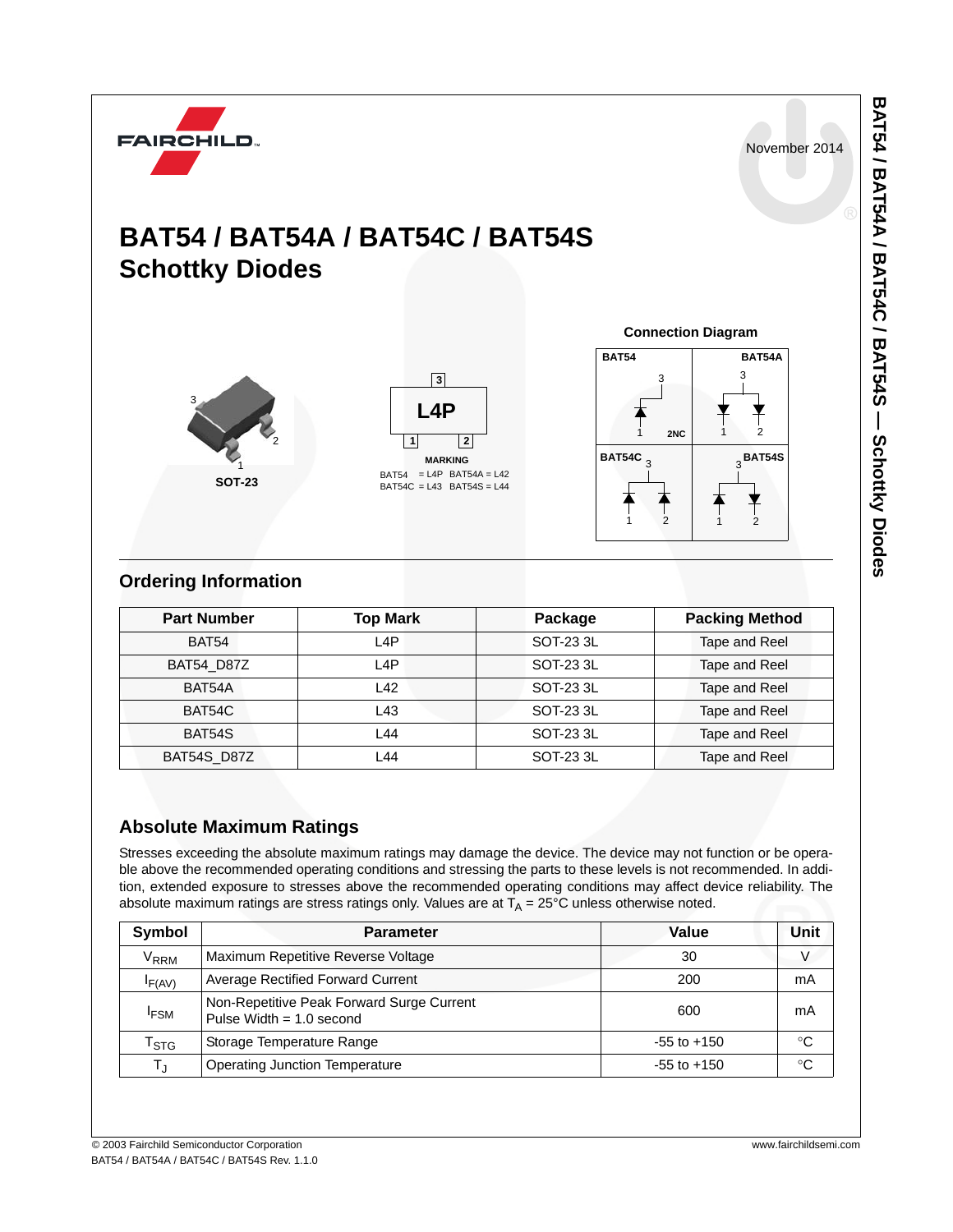### **Thermal Characteristics**

Values are at  $T_A = 25^{\circ}$ C unless otherwise noted.

| <b>Symbol</b>  | <b>Parameter</b>                        | Value | Unit          |
|----------------|-----------------------------------------|-------|---------------|
| $P_D$          | <b>Power Dissipation</b>                | 290   | mW            |
| $R_{\theta$ JA | Thermal Resistance, Junction-to-Ambient | 430   | $\degree$ C/W |

### **Electrical Characteristics**

Values are at  $T_A = 25^{\circ}$ C unless otherwise noted.

| Symbol         | <b>Parameter</b>         | <b>Conditions</b>                                             | Min. | Max. | Unit   |
|----------------|--------------------------|---------------------------------------------------------------|------|------|--------|
| $V_R$          | Breakdown Voltage        | $I_R = 10 \mu A$                                              | 30   |      | $\vee$ |
| VF             | <b>Forward Voltage</b>   | $I_F = 0.1$ mA                                                |      | 240  | mV     |
|                |                          | $I_F = 1$ mA                                                  |      | 320  | mV     |
|                |                          | $I_F = 10$ mA                                                 |      | 400  | mV     |
|                |                          | $I_F = 30$ mA                                                 |      | 500  | mV     |
|                |                          | $I_F = 100 \text{ mA}$                                        |      | 0.8  | $\vee$ |
| <sup>I</sup> R | Reverse Leakage          | $V_R = 25 V$                                                  |      | 2    | μA     |
| $C_T$          | <b>Total Capacitance</b> | $V_R$ = 1 V, f = 1.0 MHz                                      |      | 10   | рF     |
| $t_{rr}$       | Reverse Recovery Time    | $I_F = I_R = 10$ mA, $I_{RR} = 1.0$ mA,<br>$R_1 = 100 \Omega$ |      | 5.0  | ns     |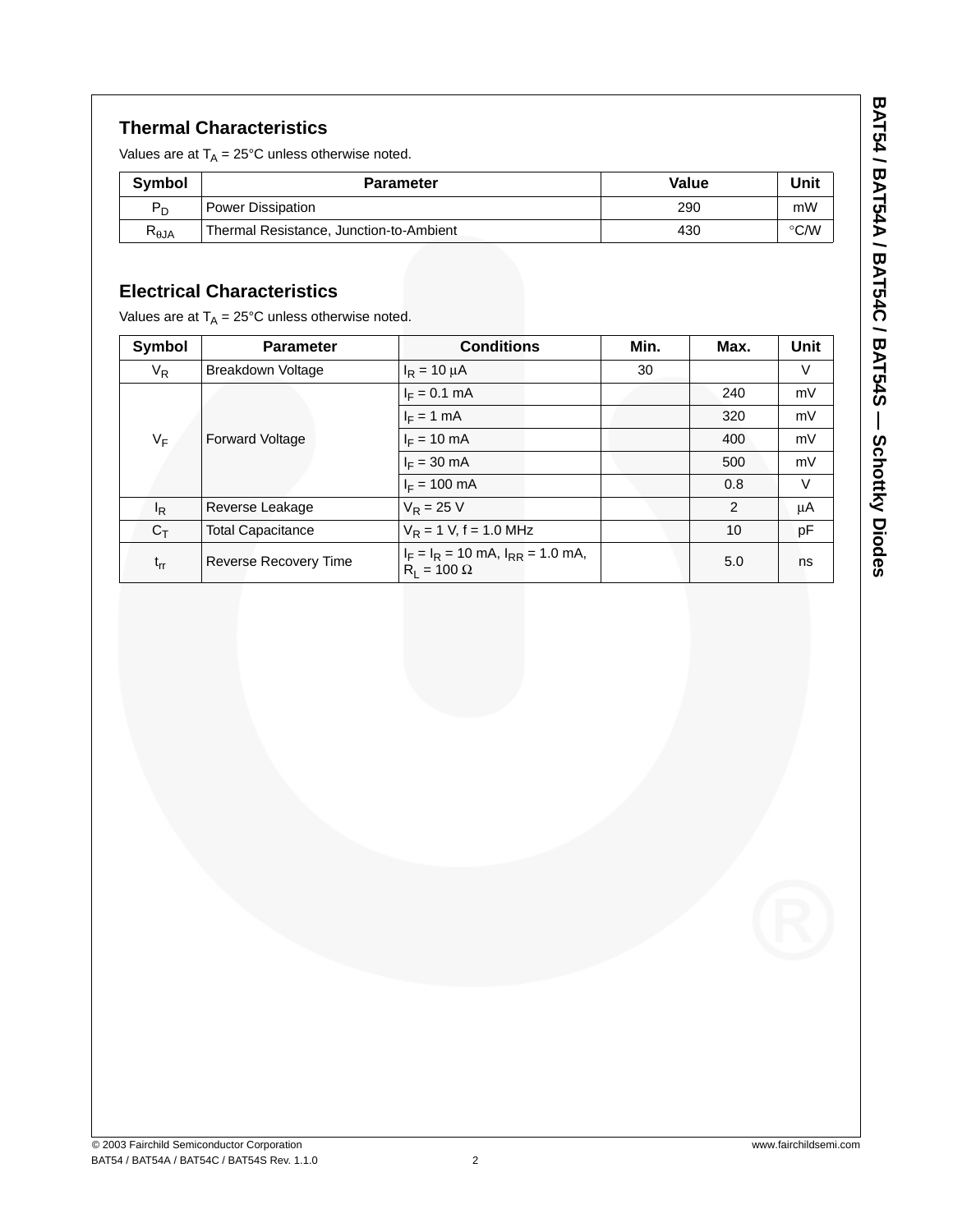

8<br>6<br>4<br>2

10

 $\epsilon$  $6\overline{6}$  $\overline{A}$  $\overline{2}$ 

**Figure 3. Total Capacitance vs. Reverse Voltage**

0 1 2 3 4 5 6 7 8 9 10

V R-Reverse Voltage [V]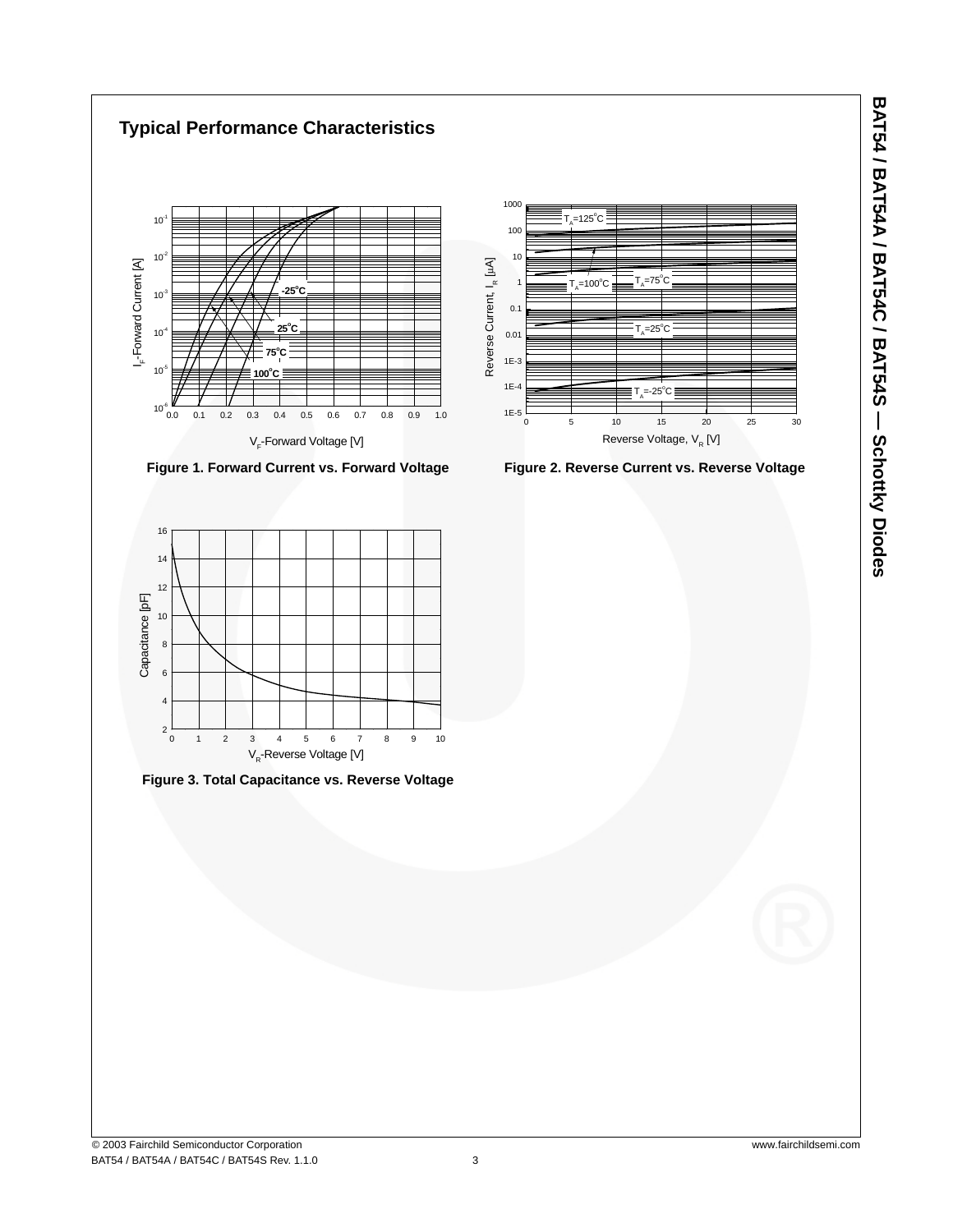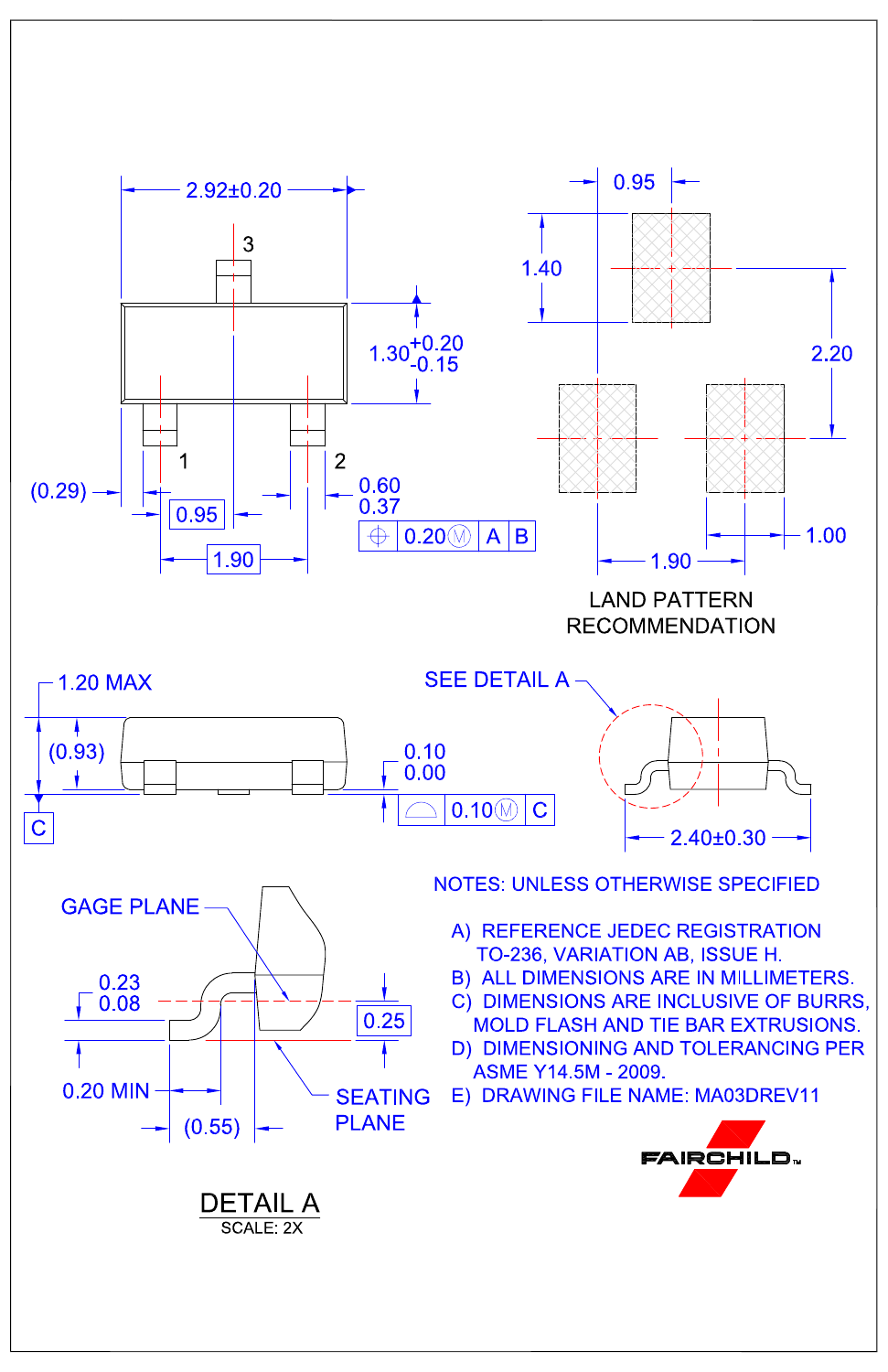

\* Trademarks of System General Corporation, used under license by Fairchild Semiconductor.

#### **DISCLAIMER**

FAIRCHILD SEMICONDUCTOR RESERVES THE RIGHT TO MAKE CHANGES WITHOUT FURTHER NOTICE TO ANY PRODUCTS HEREIN TO IMPROVE RELIABILITY, FUNCTION, OR DESIGN. TO OBTAIN THE LATEST, MOST UP-TO-DATE DATASHEET AND PRODUCT INFORMATION, VISIT OUR WEBSITE AT HTTP://WWW.FAIRCHILDSEMI.COM. FAIRCHILD DOES NOT ASSUME ANY LIABILITY ARISING OUT OF THE APPLICATION OR USE OF ANY PRODUCT OR CIRCUIT DESCRIBED HEREIN; NEITHER DOES IT CONVEY ANY LICENSE UNDER ITS PATENT RIGHTS, NOR THE RIGHTS OF OTHERS. THESE SPECIFICATIONS DO NOT EXPAND THE TERMS OF FAIRCHILD'S WORLDWIDE TERMS AND CONDITIONS, SPECIFICALLY THE WARRANTY THEREIN, WHICH COVERS THESE PRODUCTS.

#### **AUTHORIZED USE**

Unless otherwise specified in this data sheet, this product is a standard commercial product and is not intended for use in applications that require extraordinary levels of quality and reliability. This product may not be used in the following applications, unless specifically approved in writing by a Fairchild officer: (1) automotive or other transportation, (2) military/aerospace, (3) any safety critical application – including life critical medical equipment – where the failure of the Fairchild product reasonably would be expected to result in personal injury, death or property damage. Customer's use of this product is subject to agreement of this Authorized Use policy. In the event of an unauthorized use of Fairchild's product, Fairchild accepts no liability in the event of product failure. In other respects, this product shall be subject to Fairchild's Worldwide Terms and Conditions of Sale, unless a separate agreement has been signed by both Parties.

#### **ANTI-COUNTERFEITING POLICY**

Fairchild Semiconductor Corporation's Anti-Counterfeiting Policy. Fairchild's Anti-Counterfeiting Policy is also stated on our external website, www.fairchildsemi.com, under Terms of Use

Counterfeiting of semiconductor parts is a growing problem in the industry. All manufacturers of semiconductor products are experiencing counterfeiting of their parts. Customers who inadvertently purchase counterfeit parts experience many problems such as loss of brand reputation, substandard performance, failed applications, and increased cost of production and manufacturing delays. Fairchild is taking strong measures to protect ourselves and our customers from the proliferation of counterfeit parts. Fairchild strongly encourages customers to purchase Fairchild parts either directly from Fairchild or from Authorized Fairchild Distributors who are listed by country on our web page cited above. Products customers buy either from Fairchild directly or from Authorized Fairchild Distributors are genuine parts, have full traceability, meet Fairchild's quality standards for handling and storage and provide access to Fairchild's full range of up-to-date technical and product information. Fairchild and our Authorized Distributors will stand behind all warranties and will appropriately address any warranty issues that may arise. Fairchild will not provide any warranty coverage or other assistance for parts bought from Unauthorized Sources. Fairchild is committed to combat this global problem and encourage our customers to do their part in stopping this practice by buying direct or from authorized distributors.

### **PRODUCT STATUS DEFINITIONS**

| <b>Definition of Terms</b>      |                         |                                                                                                                                                                                                        |  |
|---------------------------------|-------------------------|--------------------------------------------------------------------------------------------------------------------------------------------------------------------------------------------------------|--|
| <b>Datasheet Identification</b> | <b>Product Status</b>   | <b>Definition</b>                                                                                                                                                                                      |  |
| Advance Information             | Formative / In Design   | Datasheet contains the design specifications for product development. Specifications may change<br>in any manner without notice.                                                                       |  |
| Preliminary                     | <b>First Production</b> | Datasheet contains preliminary data; supplementary data will be published at a later date. Fairchild<br>Semiconductor reserves the right to make changes at any time without notice to improve design. |  |
| No Identification Needed        | <b>Full Production</b>  | Datasheet contains final specifications. Fairchild Semiconductor reserves the right to make<br>changes at any time without notice to improve the design.                                               |  |
| Obsolete                        | Not In Production       | Datasheet contains specifications on a product that is discontinued by Fairchild Semiconductor.<br>The datasheet is for reference information only.                                                    |  |

Rev. I76